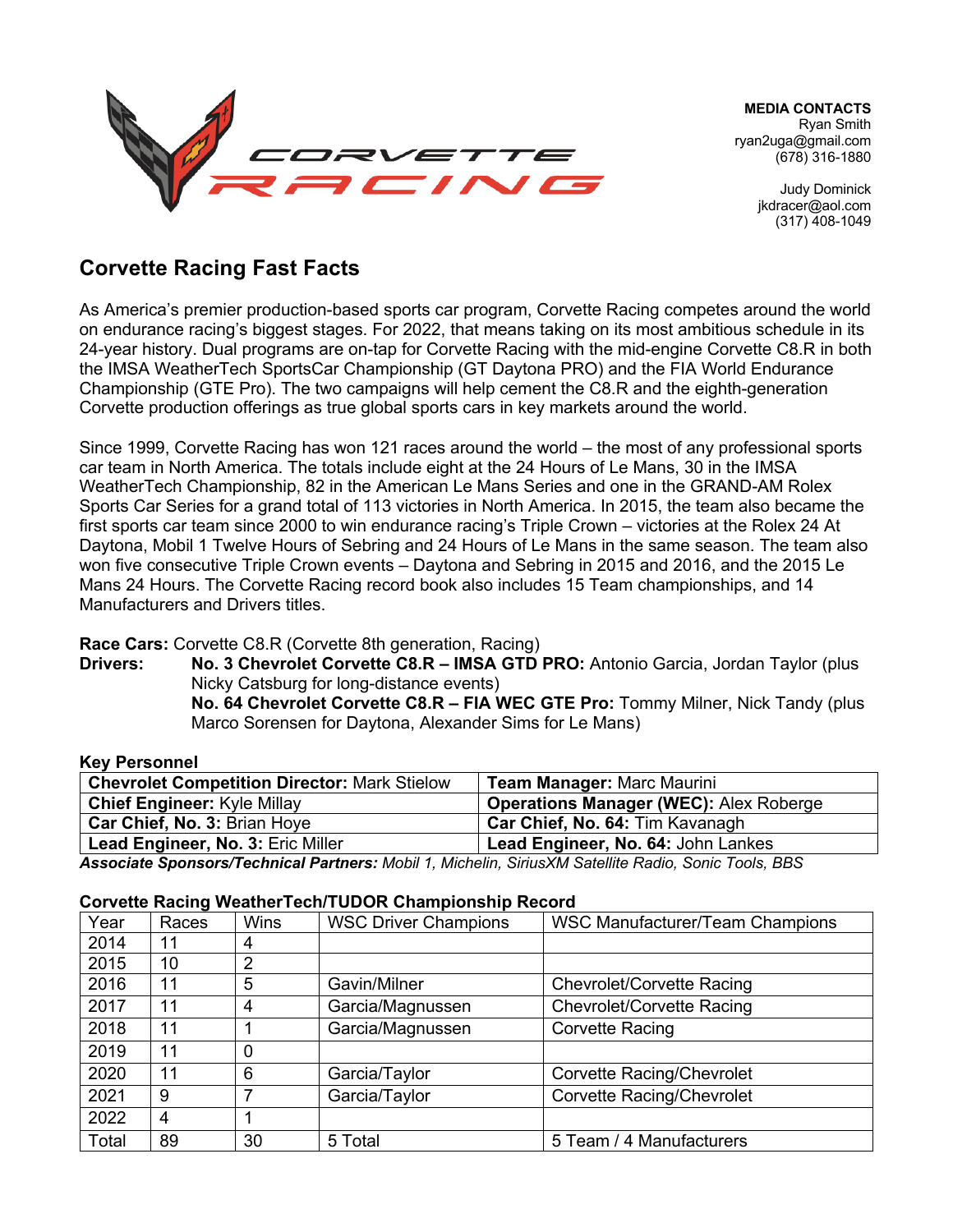### **Corvette Racing FIA WEC Record**

|       | $\tilde{\phantom{a}}$ |              |                             |                                        |
|-------|-----------------------|--------------|-----------------------------|----------------------------------------|
| Year  | Races                 | <b>Wins</b>  | <b>WEC Driver Champions</b> | <b>WEC Manufacturer/Team Champions</b> |
| 2012  |                       | 0            |                             |                                        |
| 2013  |                       | $\mathbf 0$  |                             |                                        |
| 2014  | 2                     | 0            |                             |                                        |
| 2015  |                       |              |                             |                                        |
| 2016  | 1                     | $\mathbf{0}$ |                             |                                        |
| 2017  | 1                     | 0            |                             |                                        |
| 2018  | 2                     | $\mathbf 0$  |                             |                                        |
| 2019  | 1                     | 0            |                             |                                        |
| 2020  | 1                     | 0            |                             |                                        |
| 2021  | $\overline{2}$        | $\mathbf 0$  |                             |                                        |
| 2022  | $\overline{2}$        | 0            |                             |                                        |
| Total | 5                     |              |                             |                                        |

### **Corvette Racing ALMS Record (through 2013)**

| Year  | Races | <b>Wins</b> | <b>ALMS Driver Champions</b> | <b>ALMS Manufacturer/Team Champions</b> |
|-------|-------|-------------|------------------------------|-----------------------------------------|
| 1999  | 5     | 0           |                              |                                         |
| 2000  | 6     | 2           |                              |                                         |
| 2001  | 8     | 6           |                              | <b>Chevrolet/Corvette Racing</b>        |
| 2002  | 10    | 9           | Fellows                      | <b>Chevrolet/Corvette Racing</b>        |
| 2003  | 9     | 5           | Fellows/O'Connell            | Chevrolet/Corvette Racing               |
| 2004  | 9     | 9           | Fellows/O'Connell            | Chevrolet/Corvette Racing               |
| 2005  | 10    | 9           | Gavin/Beretta                | Chevrolet/Corvette Racing               |
| 2006  | 10    | 5           | Gavin/Beretta                | Chevrolet/Corvette Racing               |
| 2007  | 12    | 12          | Gavin/Beretta                | Chevrolet/Corvette Racing               |
| 2008  | 11    | 11          | O'Connell/Magnussen          | Chevrolet/Corvette Racing               |
| 2009  | 7     | 3           |                              |                                         |
| 2010  | 9     |             |                              |                                         |
| 2011  | 9     |             |                              |                                         |
| 2012  | 10    | 4           | Gavin/Milner                 | <b>Chevrolet/Corvette Racing</b>        |
| 2013  | 10    | 5           | Garcia/Magnussen             | Chevrolet/Corvette Racing               |
| Total | 135   | 82          | 9 Total (7 Consecutive)      | 10 Total (8 Consecutive)                |

## **Corvette Racing 24 Hours of Le Mans Record**

| Year | Finish | Class           | Car           | <b>Drivers</b>              |
|------|--------|-----------------|---------------|-----------------------------|
| 2000 | 3rd    | <b>GTS</b>      | Corvette C5-R | Pilgrim/Collins/Freon       |
|      | 4th    | <b>GTS</b>      | Corvette C5-R | Fellows/Kneifel/Bell        |
| 2001 | 1st    | <b>GTS</b>      | Corvette C5-R | Fellows/O'Connell/Pruett    |
|      | 2nd    | <b>GTS</b>      | Corvette C5-R | Pilgrim/Collins/Freon       |
| 2002 | 1st    | <b>GTS</b>      | Corvette C5-R | Fellows/O'Connell/Gavin     |
|      | 2nd    | <b>GTS</b>      | Corvette C5-R | Pilgrim/Collins/Freon       |
| 2003 | 2nd    | <b>GTS</b>      | Corvette C5-R | Gavin/Collins/Pilgrim       |
|      | 3rd    | <b>GTS</b>      | Corvette C5-R | Fellows/O'Connell/Freon     |
| 2004 | 1st    | <b>GTS</b>      | Corvette C5-R | Gavin/Beretta/Magnussen     |
|      | 2nd    | <b>GTS</b>      | Corvette C5-R | Fellows/O'Connell/ Papis    |
| 2005 | 1st    | GT <sub>1</sub> | Corvette C6.R | Beretta/Gavin/Magnussen     |
|      | 2nd    | GT <sub>1</sub> | Corvette C6.R | Fellows/O'Connell/Papis     |
| 2006 | 1st    | GT <sub>1</sub> | Corvette C6.R | Beretta/Gavin/Magnussen     |
|      | 7th    | GT <sub>1</sub> | Corvette C6.R | Fellows/O'Connell/Papis     |
| 2007 | 2nd    | GT <sub>1</sub> | Corvette C6.R | Fellows/O'Connell/Magnussen |
|      | 14th   | GT <sub>1</sub> | Corvette C6.R | Beretta/Gavin/Papis         |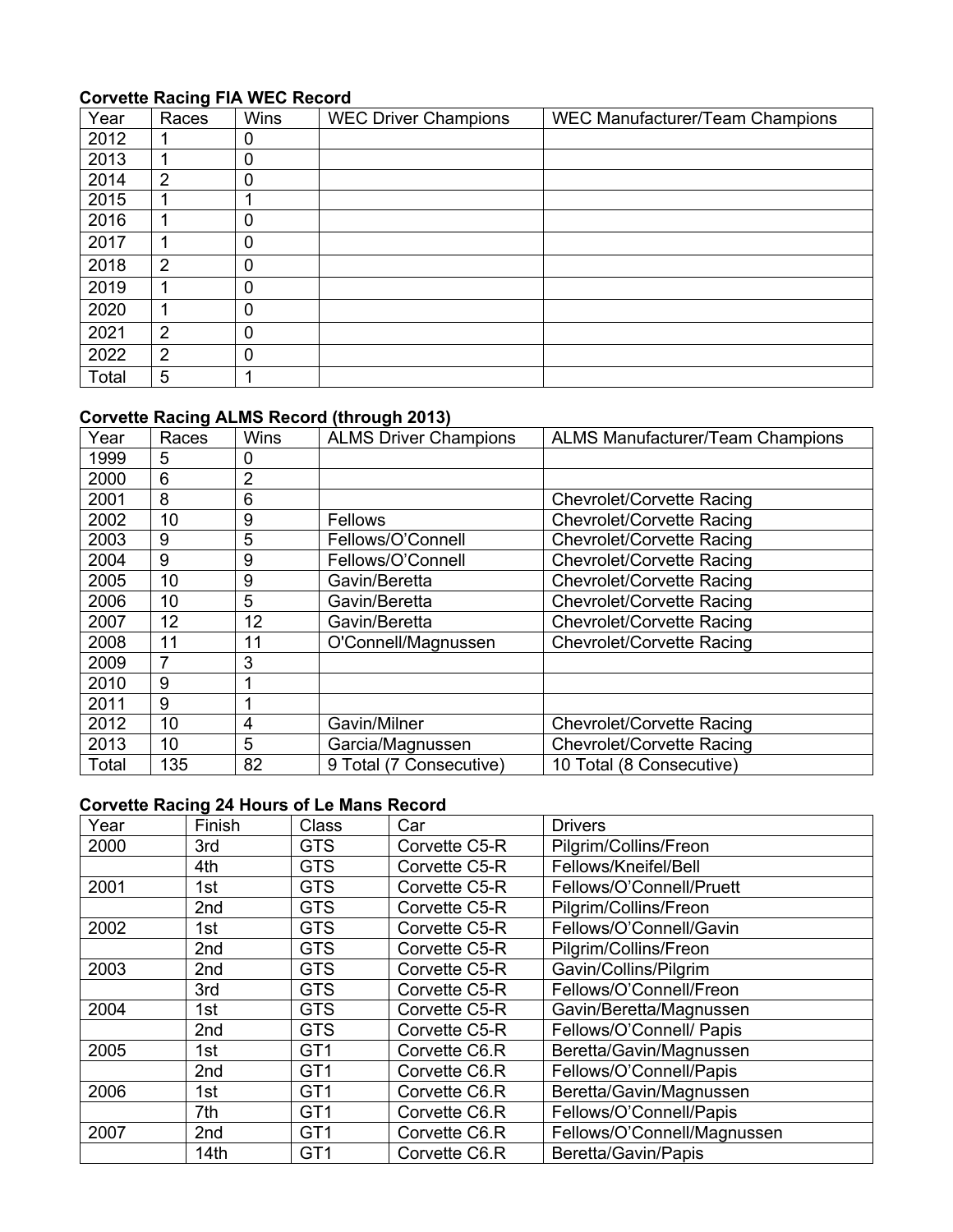| 2008          | 2nd        | GT <sub>1</sub> | Corvette C6.R | Fellows/O'Connell/Magnussen   |
|---------------|------------|-----------------|---------------|-------------------------------|
|               | 3rd        | GT <sub>1</sub> | Corvette C6.R | Beretta/Gavin/Papis           |
| 2009          | 1st        | GT <sub>1</sub> | Corvette C6.R | O'Connell/Magnussen/Garcia    |
|               | 4th        | GT <sub>1</sub> | Corvette C6.R | Gavin/Beretta/Fassler         |
| 2010          | 10th (DNF) | GT <sub>2</sub> | Corvette C6.R | Gavin/Beretta/Collard         |
|               | 12th (DNF) | GT <sub>2</sub> | Corvette C6.R | O'Connell/Magnussen/Garcia    |
| 2011          | 1st        | <b>GTE Pro</b>  | Corvette C6.R | Beretta/Milner/Garcia         |
|               | 14th (DNF) | <b>GTE Pro</b>  | Corvette C6.R | Gavin/Magnussen/Westbrook     |
| 2012          | 5th        | <b>GTE Pro</b>  | Corvette C6.R | Garcia/Magnussen/J. Taylor    |
|               | 6th        | <b>GTE Pro</b>  | Corvette C6.R | Gavin/Milner/Westbrook        |
| 2013          | 4th        | <b>GTE Pro</b>  | Corvette C6.R | Garcia/Magnussen/J. Taylor    |
|               | 7th        | <b>GTE Pro</b>  | Corvette C6.R | Gavin/Milner/Westbrook        |
| 2014          | 2nd        | <b>GTE Pro</b>  | Corvette C7.R | Garcia/Magnussen/J. Taylor    |
|               | 4th        | <b>GTE Pro</b>  | Corvette C7.R | Gavin/Milner/Westbrook        |
| 2015          | <b>DNS</b> | <b>GTE Pro</b>  | Corvette C7.R | Garcia/Magnussen/Briscoe      |
|               | 1st        | <b>GTE Pro</b>  | Corvette C7.R | Gavin/Milner/J. Taylor        |
| 2016          | 7th        | <b>GTE Pro</b>  | Corvette C7.R | Garcia/Magnussen/R. Taylor    |
|               | 10th (DNF) | <b>GTE Pro</b>  | Corvette C7.R | Gavin/Milner/J. Taylor        |
| 2017          | 3rd        | <b>GTE Pro</b>  | Corvette C7.R | Garcia/Magnussen/J. Taylor    |
|               | 8th        | <b>GTE Pro</b>  | Corvette C7.R | Gavin/Milner/Fässler          |
| 2018          | 4th        | <b>GTE Pro</b>  | Corvette C7.R | Garcia/Magnussen/Rockenfeller |
|               | 15th       | <b>GTE Pro</b>  | Corvette C7.R | Gavin/Milner/Fässler          |
| 2019          | 9th        | <b>GTE Pro</b>  | Corvette C7.R | Garcia/Magnussen/Rockenfeller |
|               | 17th       | <b>GTE Pro</b>  | Corvette C7.R | Gavin/Milner/Fässler          |
| 2021          | 2nd        | <b>GTE Pro</b>  | Corvette C8.R | Garcia/Taylor/Catsburg        |
|               | 6th        | <b>GTE Pro</b>  | Corvette C8.R | Milner/Tandy/Sims             |
| <b>Totals</b> | 8 wins     | 21 years        | 41 car starts |                               |

### **Team Highlights**

- Race wins: 121 (82 ALMS, 8 Le Mans, 30 WeatherTech/TUDOR Championship, 1 GRAND-AM)
- 1-2 finishes: 70 (54 ALMS, 12 WeatherTech Championship, 4 Le Mans)
- IMSA Manufacturer Championships: Fourteen (2001-08 ALMS GT1; 2012-13 ALMS GT; 2016-17, 2020-21 WSC GTLM)
- IMSA Team Championships: Fifteen (2001-08 ALMS GT; 2012-13 ALMS GT; 2016-18, 2020-21 WSC GTLM)
- IMSA Driver Championships: Fourteen (2002-08 ALMS GT1; 2012-13 ALMS GT; 2016-18, 2020-21 WSC GTLM)
- 24 Hours of Le Mans class wins: Eight (2001-02, 2004-06, 2009, 2011, 2015)
- Rolex 24 At Daytona class wins: Four (2001 overall, 2015-16, 2021)
- Sebring 12 Hours class wins: Twelve (2002-04, 2006-09, 2013, 2015-17, 2022)
- Petit Le Mans class wins: Eight (2000-02, 2004-05, 2007-08, 2010)
- American Le Mans Series records: Most race wins by entrant (82); most 1-2 finishes by entrant (54); longest winning streak in GT1 (25, 2007 Sebring/2009 Long Beach); most poles in GT1
- ALMS From the Fans awards: Gary Claudio, Corvette marketing manager (2002); Doug Fehan, Corvette Racing program manager (2004, 2008-10)
- ALMS Most Popular Driver awards: Ron Fellows (2004-07), Jan Magnussen (2011, 2013)
- Special awards: Overall winner in inaugural **ALMS Green Challenge** at 2008 Petit Le Mans; won 2012 and 2013 championships in the **Green Challenge** (for GT manufacturers) and **MICHELIN GREEN X Challenge** (for GT teams) in American Le Mans Series; Pratt & Miller/Bosch Collision Avoidance System named **"Motorsport Technology of the Year"** at Professional Motorsport World Expo (November 2013); Corvette C6.R named **"North American Car of the Year"** by dailysportscar.com (February 2006); Corvette LS7.R engine named **Global Motorsport Engine**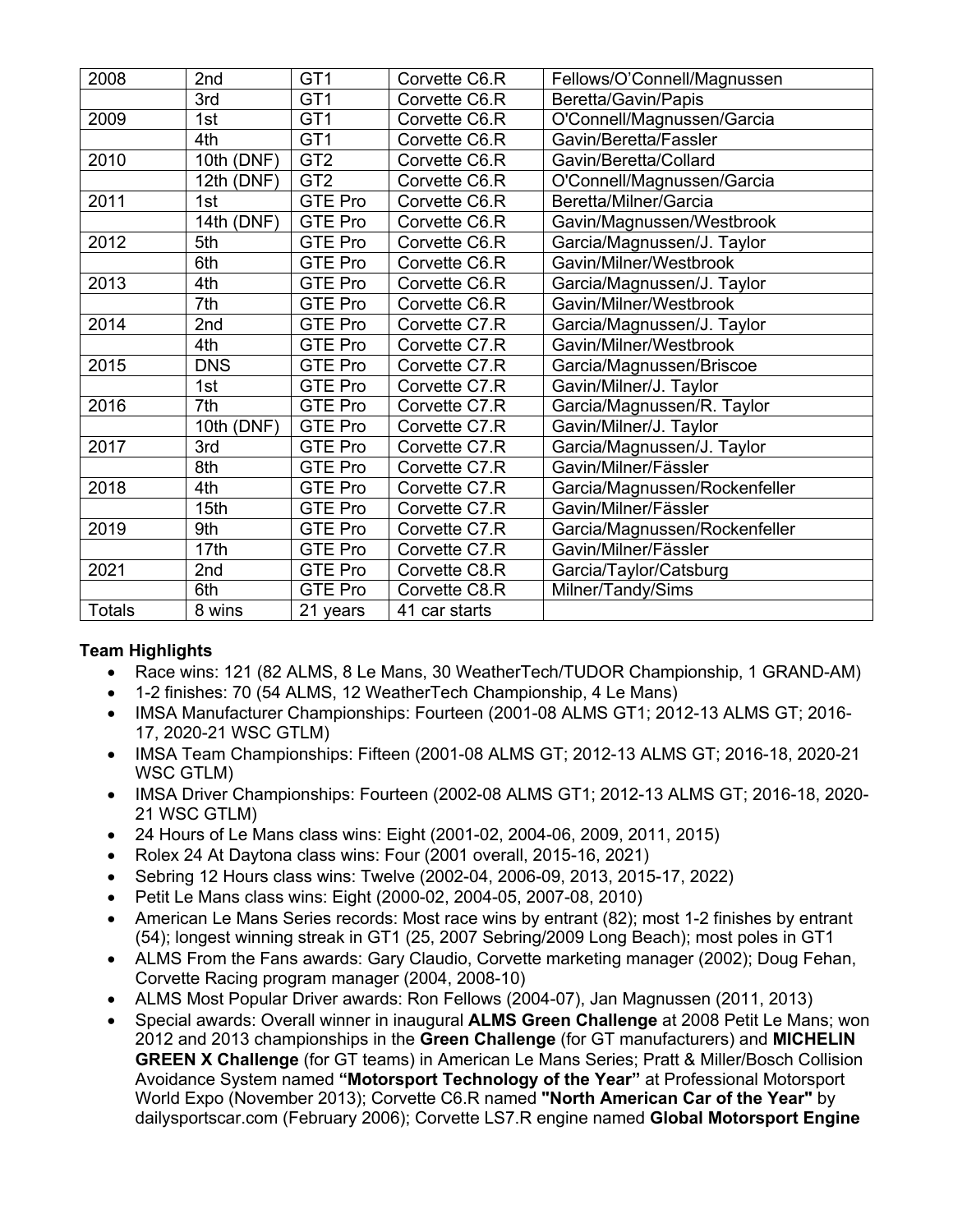**of the Year** at the Professional Motorsport World Expo (November 2006); Corvette Racing claimed **Michelin Energy Endurance Challenge** in GT1 class at 2007 Le Mans 24 Hours.

### **Corvette Racing Firsts**

- First race: Daytona 24 Hours, Feb. 5, 1999
- First class win: Texas Motor Speedway, Sept. 2, 2000, drivers Ron Fellows, Andy Pilgrim (GTS)
- First overall win: Daytona 24 Hours, Feb. 3, 2001; drivers Ron Fellows, Chris Kneifel, Franck Freon, Johnny O'Connell
- First GT2 win: Mosport International Raceway, Aug. 30, 2009; drivers Johnny O'Connell and Jan Magnussen
- First 1-2 finish: Daytona 24 Hours, Feb. 3, 2001 ( $1<sup>st</sup>$  Fellows/Kneifel/Freon/O'Connell;  $2<sup>nd</sup>$  Andy Pilgrim/Dale Earnhardt/Dale Earnhardt Jr./Kelly Collins)
- First Le Mans class win: 2001; drivers Ron Fellows, Johnny O'Connell, Scott Pruett
- First ALMS Driver Championship: Ron Fellows, 2002
- First ALMS Manufacturer Championship: 2001
- First undefeated season: 2004 (nine ALMS races and 24 Hours of Le Mans)
- First TUDOR Championship win: Long Beach, April 12, 2014; drivers Antonio Garcia and Jan Magnussen
- First WeatherTech Championship 1-2 finish: Daytona, Jan. 30-31 ( $1<sup>st</sup>$  Oliver Gavin/Tommy Milner/Marcel Fässler;  $2^{nd}$  – Antonio Garcia/Jan Magnussen/Mike Rockenfeller)
- First WeatherTech Championship Driver Title: Oliver Gavin/Tommy Milner, 2016
- First WeatherTech Manufacturer Title: 2016
- First WeatherTech Team Title: 2016
- First Corvette C8.R Win: Daytona, July 4, 2020; drivers Antonio Garcia and Jordan Taylor
- First Corvette C8.R Pole: Daytona, July 4, 2020; Oliver Gavin
- First Corvette GTD PRO Win: Sebring, March 19, 2022; Antonio Garcia/Jordan Taylor/Nicky **Catsburg**

### **Corvette Racing Notes**

- Corvette Racing is the **first team in North American professional sports car racing** to win more than 100 worldwide races. Twenty-one different drivers have won races in a Corvette Racing entry, led by **Oliver Gavin** (51), **Johnny O'Connell** (41), **Jan Magnussen** (35), **Olivier Beretta** (31), and **Ron Fellows** (30).
- The **Corvette C8.R race car** was simultaneously designed and developed with the 2020 Corvette Stingray. Corvette Racing engineers were part of production design meetings more than six years before the C8.R's reveal in October. Racing tools, simulator work and wind tunnel studies were key elements in the development of both mid-engine Corvettes.
- The C8.R's **aluminum frame is the same** as found on the Corvette Stingray. The two share a higher percentage of shared parts than any previous generation of Corvette.
- 2021 marks Corvette's **65th year in international road racing**. **John Fitch** and **Walt Hansgen** drove a Corvette to a Class B victory at the **12 Hours of Sebring in 1956**, the first step onto the world stage that established Chevy's sports car as a contender in top-level competition. More than 60 years later, Corvette Racing returned to Sebring in March and captured its **11th victory at the 12 Hours**.
- The Le Mans rulebook requires close adherence to production specifications, and the Corvette C8.R's roots reach to the **Corvette assembly plant in Bowling Green, Ky**. The hydroformed aluminum frame is the same as found on the 2020 Corvette Stingray.
- The C8.R's **race-prepared 5.5-liter Chevrolet V8 engine** will produce **approximately 500hp**, in accordance with IMSA rules, and features a flat-plane crankshaft with dual overhead camshafts.

### **About Chevrolet**

Founded in 1911 in Detroit, Chevrolet is now one of the world's largest car brands, available in 80 countries with more than 3.2 million cars and trucks sold in 2020. Chevrolet models include electric and fuel-efficient vehicles that feature engaging performance, design that makes the heart beat, passive and